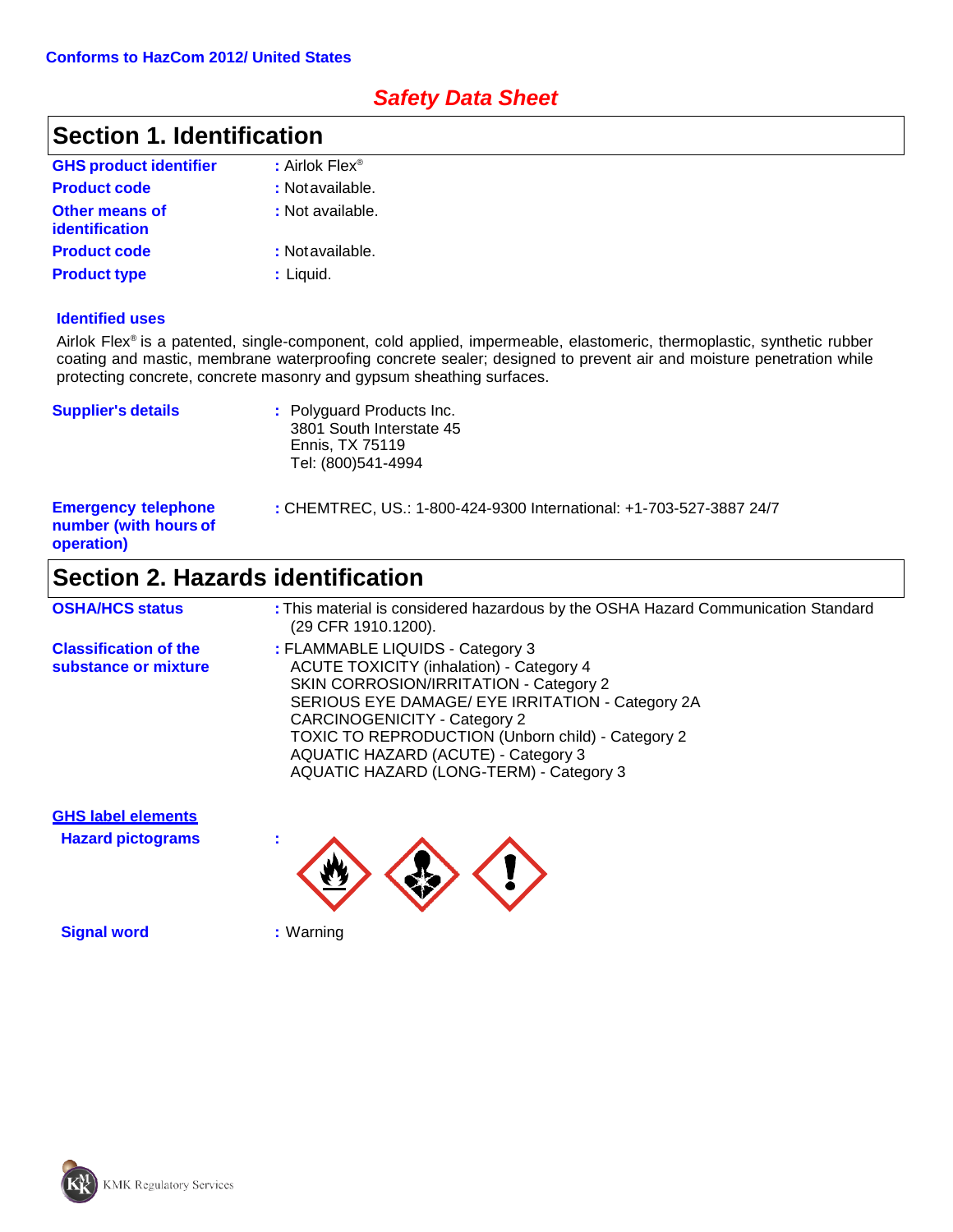### **Section 2. Hazards identification**

| <b>Hazard statements</b>        | : H226 - Flammable liquid and vapor.<br>H332 - Harmful if inhaled.                                                                      |
|---------------------------------|-----------------------------------------------------------------------------------------------------------------------------------------|
|                                 | H319 - Causes serious eye irritation.                                                                                                   |
|                                 | H315 - Causes skin irritation.                                                                                                          |
|                                 | H361 - Suspected of damaging the unborn child.                                                                                          |
|                                 | H351 - Suspected of causing cancer.                                                                                                     |
|                                 | H412 - Harmful to aquatic life with long lasting effects.                                                                               |
| <b>Precautionary statements</b> |                                                                                                                                         |
| <b>Prevention</b>               | : P201 - Obtain special instructions before use.                                                                                        |
|                                 | P202 - Do not handle until all safety precautions have been read and understood.                                                        |
|                                 | P281 - Use personal protective equipment as required.                                                                                   |
|                                 | P280 - Wear protective gloves. Wear eye or face protection.                                                                             |
|                                 | P210 - Keep away from heat, hot surfaces, sparks, open flames and other ignition<br>sources. No smoking.                                |
|                                 | P241 - Use explosion-proof electrical, ventilating, lighting and all material-handling                                                  |
|                                 | equipment.                                                                                                                              |
|                                 | P242 - Use only non-sparking tools.                                                                                                     |
|                                 | P243 - Take precautionary measures against static discharge.                                                                            |
|                                 | P233 - Keep container tightly closed.                                                                                                   |
|                                 | P271 - Use only outdoors or in a well-ventilated area.<br>P273 - Avoid release to the environment.                                      |
|                                 | P261 - Avoid breathing vapor.                                                                                                           |
|                                 | P264 - Wash hands thoroughly after handling.                                                                                            |
| <b>Response</b>                 | : P308 + P313 - IF exposed or concerned: Get medical attention.                                                                         |
|                                 | P304 + P340 + P312 - IF INHALED: Remove victim to fresh air and keep at rest in a                                                       |
|                                 | position comfortable for breathing. Call a POISON CENTER or physician if you feel                                                       |
|                                 | unwell.                                                                                                                                 |
|                                 | P303 + P361 + P353 - IF ON SKIN (or hair): Take off immediately all contaminated                                                        |
|                                 | clothing. Rinse skin with water or shower.                                                                                              |
|                                 | P302 + P352 + P362-2 - IF ON SKIN: Wash with plenty of soap and water. Take off<br>contaminated clothing.                               |
|                                 | P332 + P313 - If skin irritation occurs: Get medical attention.                                                                         |
|                                 | P305 + P351 + P338 - IF IN EYES: Rinse cautiously with water for several minutes.                                                       |
|                                 | Remove contact lenses, if present and easy to do. Continue rinsing.<br>P337 + P313 - If eye irritation persists: Get medical attention. |
| <b>Storage</b>                  | : P405 - Store lockedup.                                                                                                                |
|                                 | P403 - Store in a well-ventilated place.                                                                                                |
|                                 | P235 - Keep cool.                                                                                                                       |
|                                 |                                                                                                                                         |
| <b>Disposal</b>                 | : P501 - Dispose of contents and container in accordance with all local, regional, national<br>and international regulations.           |
|                                 |                                                                                                                                         |
| <b>Hazards not otherwise</b>    | : None known.                                                                                                                           |
| <b>classified (HNOC)</b>        |                                                                                                                                         |

# **Section 3. Composition/Information on Ingredients**

| Substance/mixture     | : Mixture        |
|-----------------------|------------------|
| <b>Other means of</b> | : Not available. |
| <b>identification</b> |                  |

| <b>CAS number/other identifiers</b> |                  |
|-------------------------------------|------------------|
| <b>CAS number</b>                   | : Notapplicable. |

| <b>Product code</b> | : Not available. |
|---------------------|------------------|
|                     |                  |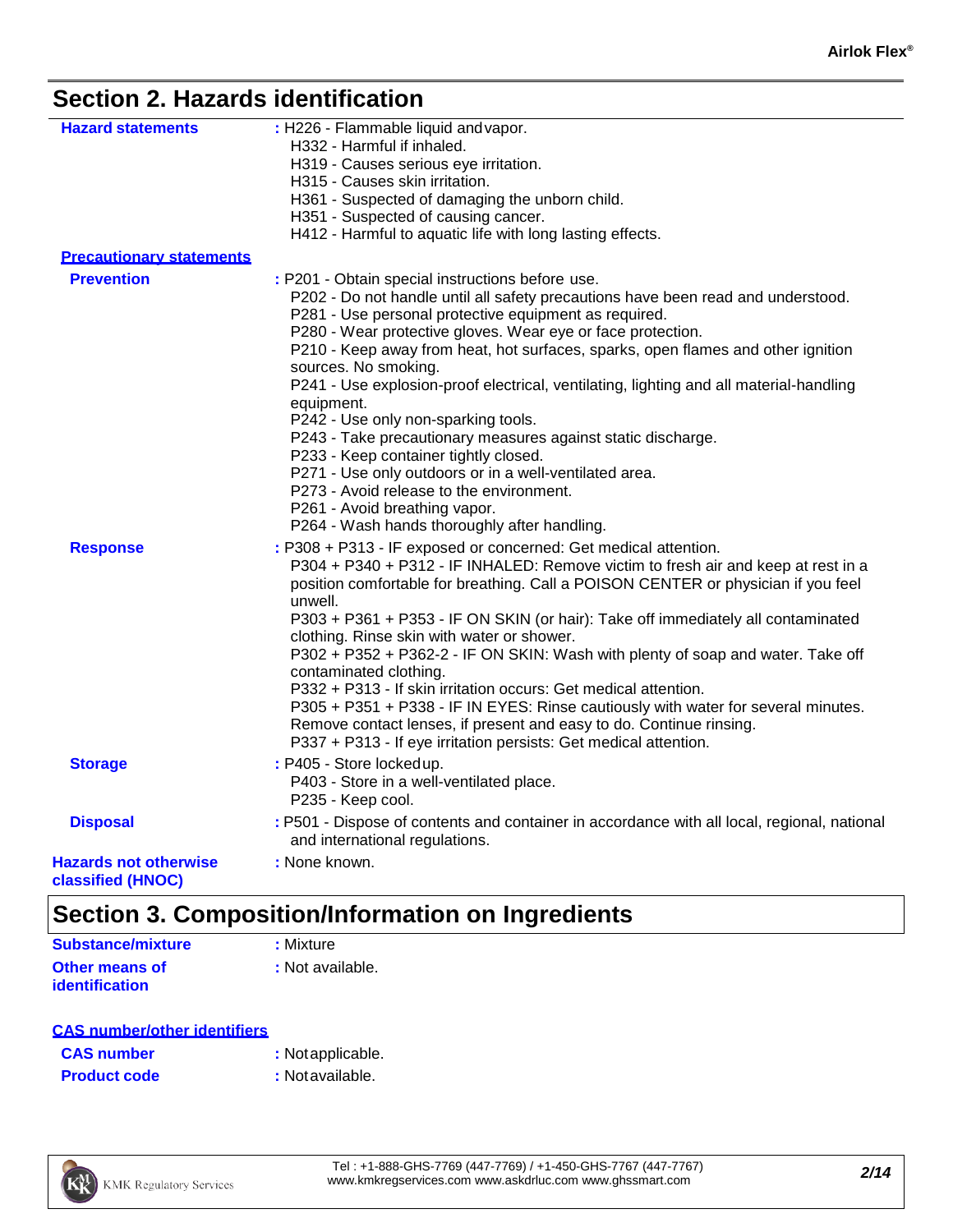### **Section 3. Composition/Information on Ingredients**

| <b>Ingredient name</b>           | $\frac{9}{6}$ | <b>CAS number</b> |
|----------------------------------|---------------|-------------------|
| Xylene                           | $30 - 60$     | 1330-20-7         |
| Ethylbenzene                     | $10 - 30$     | $100 - 41 - 4$    |
| Phosphoric acid polyester        | $5 - 10$      |                   |
| Styrene, oligomers               | $1 - 5$       | 9003-53-6         |
| Titanium dioxide                 | $1 - 5$       | 13463-67-7        |
| Light aromatic petroleum naphtha | $1 - 5$       | 64742-95-6        |
| Toluene                          | $0.1 - ?$     | 108-88-3          |

**Any concentration shown as a range is to protect confidentiality or is due to batch variation.**

There are no additional ingredients present which, within the current knowledge of the supplier and in the concentrations applicable, are **classified as hazardous to health or the environment and hence require reporting in thissection.**

**Occupational exposure limits, if available, are listed in Section 8.**

### **Section 4. First Aid Measures**

#### **Description of necessary first aid measures**

| Eye contact         | : Immediately flush eyes with plenty of water, occasionally lifting the upper and lower<br>eyelids. Check for and remove any contact lenses. Continue to rinse for at least 20<br>minutes. Get medical attention.                                                                                                                                                                                                                                                                                                                                                                                                                                                          |
|---------------------|----------------------------------------------------------------------------------------------------------------------------------------------------------------------------------------------------------------------------------------------------------------------------------------------------------------------------------------------------------------------------------------------------------------------------------------------------------------------------------------------------------------------------------------------------------------------------------------------------------------------------------------------------------------------------|
| <b>Inhalation</b>   | : Get medical attention immediately. Call a poison center or physician. Remove victim to<br>fresh air and keep at rest in a position comfortable for breathing. If it is suspected that<br>fumes are still present, the rescuer should wear an appropriate mask or self-contained<br>breathing apparatus. If not breathing, if breathing is irregular or if respiratory arrest<br>occurs, provide artificial respiration or oxygen by trained personnel. It may be<br>dangerous to the person providing aid to give mouth-to-mouth resuscitation. If<br>unconscious, place in recovery position and get medical attention immediately. Maintain<br>an open airway.         |
| <b>Skin contact</b> | : Flush contaminated skin with plenty of water. Continue to rinse for at least 20 minutes.<br>Get medical attention. Wash clothing before reuse. Clean shoes thoroughly before<br>reuse.                                                                                                                                                                                                                                                                                                                                                                                                                                                                                   |
| <b>Ingestion</b>    | : Get medical attention immediately. Call a poison center or physician. Wash out mouth<br>with water. Remove victim to fresh air and keep at rest in a position comfortable for<br>breathing. If material has been swallowed and the exposed person is conscious, give<br>small quantities of water to drink. Stop if the exposed person feels sick as vomiting may<br>be dangerous. Do not induce vomiting unless directed to do so by medical personnel. If<br>vomiting occurs, the head should be kept low so that vomit does not enter the lungs.<br>Chemical burns must be treated promptly by a physician. Never give anything by mouth<br>to an unconscious person. |

#### **Most important symptoms/effects, acute and delayed**

| <b>Potential acute health effects</b> |                                                                                 |
|---------------------------------------|---------------------------------------------------------------------------------|
| <b>Eye contact</b>                    | : Causes serious eye irritation.                                                |
| <b>Inhalation</b>                     | : Harmful if inhaled.                                                           |
| <b>Skin contact</b>                   | : Causes skin irritation.                                                       |
| <b>Ingestion</b>                      | : Irritating to mouth, throat and stomach.                                      |
| <b>Over-exposure signs/symptoms</b>   |                                                                                 |
| <b>Eye contact</b>                    | : Adverse symptoms may include the following:<br>pain or irritation<br>watering |

redness

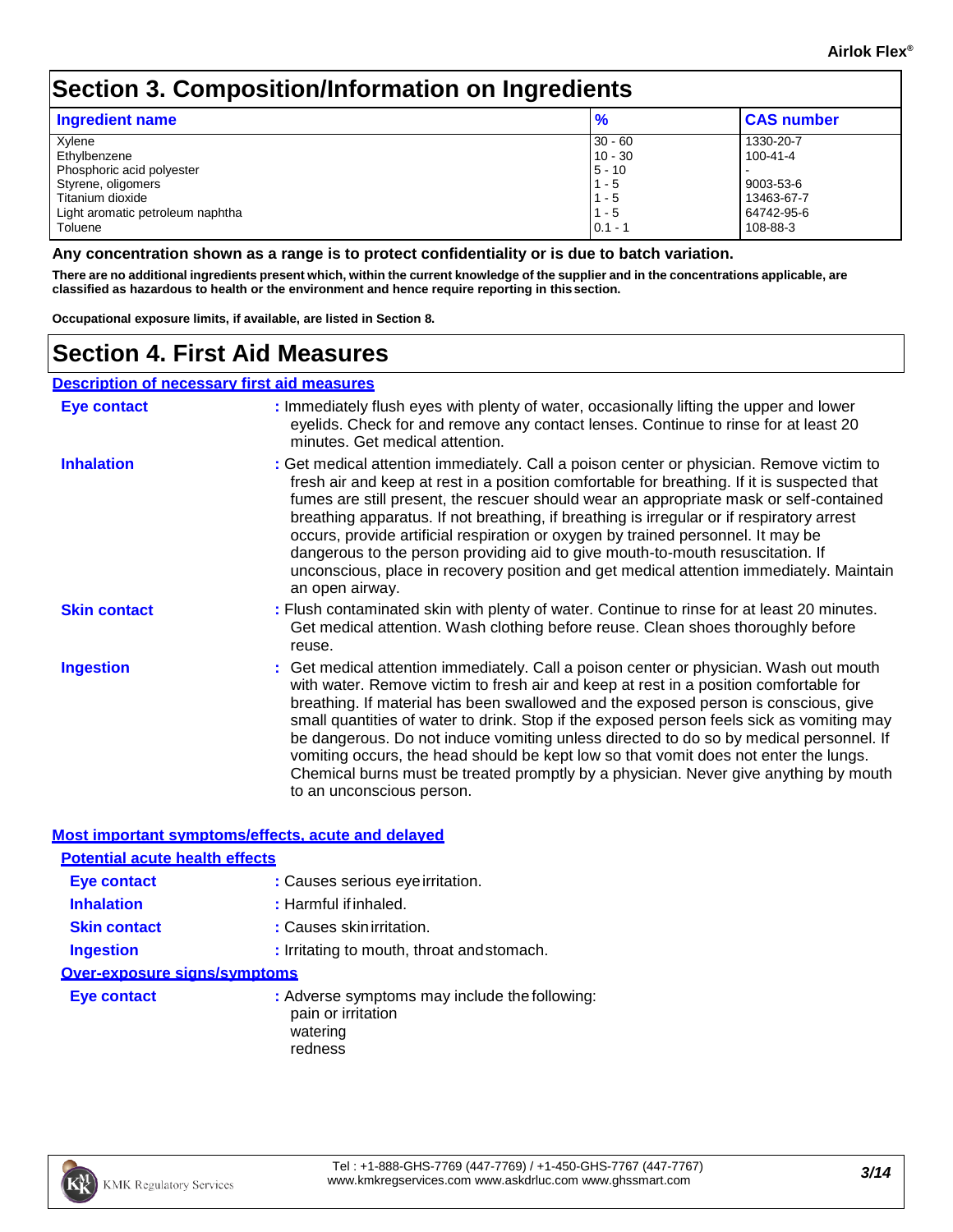### **Section 4. First aid measures**

| <b>Inhalation</b>   | : Adverse symptoms may include the following:<br>reduced fetal weight<br>increase in fetal deaths<br>skeletal malformations                          |
|---------------------|------------------------------------------------------------------------------------------------------------------------------------------------------|
| <b>Skin contact</b> | : Adverse symptoms may include the following:<br>irritation<br>redness<br>reduced fetal weight<br>increase in fetal deaths<br>skeletal malformations |
| <b>Ingestion</b>    | : Adverse symptoms may include the following:<br>reduced fetal weight<br>increase in fetal deaths<br>skeletal malformations                          |

|                                   | Indication of immediate medical attention and special treatment needed, if necessary                                                                                                                                              |
|-----------------------------------|-----------------------------------------------------------------------------------------------------------------------------------------------------------------------------------------------------------------------------------|
| <b>Notes to physician</b>         | : Treat symptomatically. Contact poison treatment specialist immediately if large<br>quantities have been ingested or inhaled.                                                                                                    |
| <b>Specific treatments</b>        | : No specific treatment.                                                                                                                                                                                                          |
| <b>Protection of first-aiders</b> | : If it is suspected that fumes are still present, the rescuer should wear an appropriate<br>mask or self-contained breathing apparatus. It may be dangerous to the person<br>providing aid to give mouth-to-mouth resuscitation. |

**See toxicological information (Section 11)**

### **Section 5. Fire-fighting measures**

| <b>Extinguishing media</b>                               |                                                                                                                                                                                                                                           |  |  |  |
|----------------------------------------------------------|-------------------------------------------------------------------------------------------------------------------------------------------------------------------------------------------------------------------------------------------|--|--|--|
| <b>Suitable extinguishing</b><br>media                   | : Use dry chemical, CO <sub>2</sub> , water spray (fog) or foam.                                                                                                                                                                          |  |  |  |
| <b>Unsuitable extinguishing</b><br>media                 | : Do not use water jet or water-based fire extinguishers.                                                                                                                                                                                 |  |  |  |
| <b>Specific hazards arising</b><br>from the chemical     | : Flammable liquid and vapor. This material is harmful to aquatic life with long lasting<br>effects. Fire water contaminated with this material must be contained and prevented<br>from being discharged to any waterway, sewer or drain. |  |  |  |
| <b>Hazardous thermal</b><br>decomposition products       | : Decomposition products may include the following materials:<br>carbon dioxide<br>carbon monoxide<br>metal oxide/oxides                                                                                                                  |  |  |  |
| <b>Special protective actions</b><br>for fire-fighters   | : Move containers from fire area if this can be done without risk. Use water spray to keep<br>fire-exposed containers cool.                                                                                                               |  |  |  |
| <b>Special protective</b><br>equipment for fire-fighters | : Fire-fighters should wear appropriate protective equipment and self-contained breathing<br>apparatus (SCBA) with a full face-piece operated in positive pressure mode.                                                                  |  |  |  |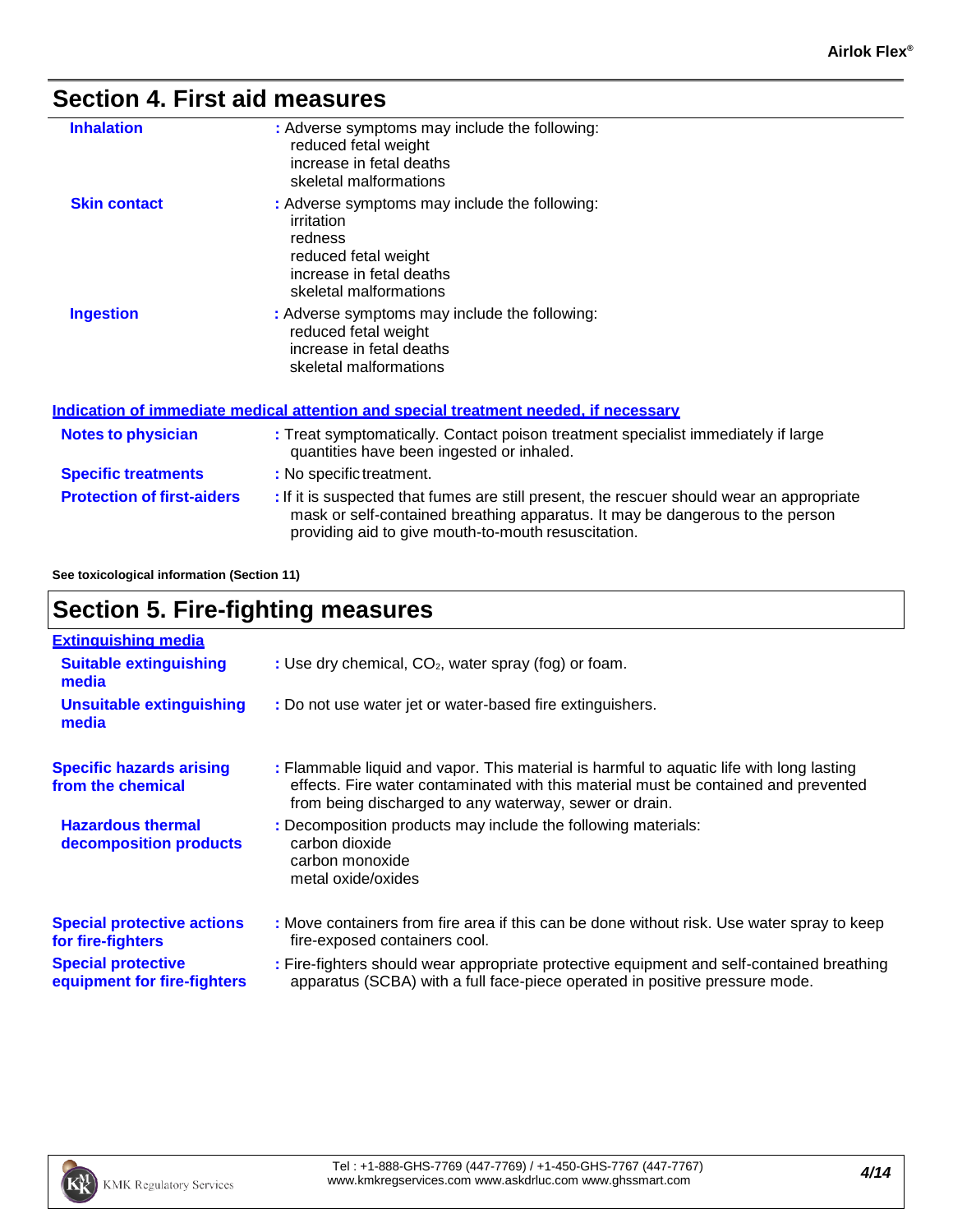## **Section 6. Accidental Release Measures**

|                                                       | <b>Personal precautions, protective equipment and emergency procedures</b>                                                                                                                                                                                                                                                                                                                                                                                                                                                                                                                                                                                                                                                                                           |
|-------------------------------------------------------|----------------------------------------------------------------------------------------------------------------------------------------------------------------------------------------------------------------------------------------------------------------------------------------------------------------------------------------------------------------------------------------------------------------------------------------------------------------------------------------------------------------------------------------------------------------------------------------------------------------------------------------------------------------------------------------------------------------------------------------------------------------------|
| For non-emergency<br>personnel                        | : Shut off all ignition souces. No flares, smoking or flames in hazard area. Avoid<br>breathing vapor or mist. Provide adequate ventilation. Wear appropriate respirator<br>when ventilation is inadequate. Put on appropriate personal protective equipment.                                                                                                                                                                                                                                                                                                                                                                                                                                                                                                        |
|                                                       | For emergency responders : If specialized clothing is required to deal with the spillage, take note of any information in<br>Section 8 on suitable and unsuitable materials. See also the information in "For non-<br>emergency personnel".                                                                                                                                                                                                                                                                                                                                                                                                                                                                                                                          |
| <b>Environmental precautions</b>                      | : Avoid dispersal of spilled material and runoff and contact with soil, waterways, drains<br>and sewers. Inform the relevant authorities if the product has caused environmental<br>pollution (sewers, waterways, soil or air). Water polluting material. May be harmful to<br>the environment if released in large quantities.                                                                                                                                                                                                                                                                                                                                                                                                                                      |
| Methods and materials for containment and cleaning up |                                                                                                                                                                                                                                                                                                                                                                                                                                                                                                                                                                                                                                                                                                                                                                      |
| <b>Spill</b>                                          | : Stop leak if without risk. Move containers from spill area. Use spark-proof tools and<br>explosion-proof equipment. Approach release from upwind. Prevent entry into sewers,<br>water courses, basements or confined areas. Wash spillages into an effluent treatment<br>plant or proceed as follows. Contain and collect spillage with non-combustible,<br>absorbent material e.g. sand, earth, vermiculite or diatomaceous earth and place in<br>container for disposal according to local regulations (see Section 13). Dispose of via a<br>licensed waste disposal contractor. Contaminated absorbent material may pose the<br>same hazard as the spilled product. Note: see Section 1 for emergency contact<br>information and Section 13 for waste disposal. |
|                                                       | $\sim$ $\sim$ $\sim$ $\sim$                                                                                                                                                                                                                                                                                                                                                                                                                                                                                                                                                                                                                                                                                                                                          |

### **Section 7. Handling and Storage**

#### **Precautions for safe handling**

| <b>Protective measures</b>                                                       | : Put on appropriate personal protective equipment (see Section 8). Avoid exposure -<br>obtain special instructions before use. Avoid exposure during pregnancy. Do not<br>handle until all safety precautions have been read and understood. Do not get in eyes<br>or on skin or clothing. Do not ingest. Avoid breathing vapor or mist. Avoid release to<br>the environment. Use only with adequate ventilation. Wear appropriate respirator when<br>ventilation is inadequate. Do not enter storage areas and confined spaces unless<br>adequately ventilated. Keep in the original container or an approved alternative made<br>from a compatible material, kept tightly closed when not in use. Store and use away<br>from heat, sparks, open flame or any other ignition source. Use explosion-proof<br>electrical (ventilating, lighting and material handling) equipment. Use only non-sparking<br>tools. Take precautionary measures against electrostatic discharges. Empty containers<br>retain product residue and can be hazardous. Do not reuse container. |
|----------------------------------------------------------------------------------|--------------------------------------------------------------------------------------------------------------------------------------------------------------------------------------------------------------------------------------------------------------------------------------------------------------------------------------------------------------------------------------------------------------------------------------------------------------------------------------------------------------------------------------------------------------------------------------------------------------------------------------------------------------------------------------------------------------------------------------------------------------------------------------------------------------------------------------------------------------------------------------------------------------------------------------------------------------------------------------------------------------------------------------------------------------------------|
| <b>Advice on general</b><br>occupational hygiene                                 | : Eating, drinking and smoking should be prohibited in areas where this material is<br>handled, stored and processed. Workers should wash hands and face before eating,<br>drinking and smoking. See also Section 8 for additional information on hygiene<br>measures.                                                                                                                                                                                                                                                                                                                                                                                                                                                                                                                                                                                                                                                                                                                                                                                                   |
| <b>Conditions for safe storage,</b><br>including any<br><b>incompatibilities</b> | : Store in accordance with local regulations. Store in a segregated and approved area.<br>Store in original container protected from direct sunlight in a dry, cool and well-ventilated<br>area, away from incompatible materials (see Section 10) and food and drink. Store<br>locked up. Eliminate all ignition sources. Separate from oxidizing materials. Keep<br>container tightly closed and sealed until ready for use. Containers that have been<br>opened must be carefully resealed and kept upright to prevent leakage. Do not store in<br>unlabeled containers. Use appropriate containment to avoid environmental<br>contamination.                                                                                                                                                                                                                                                                                                                                                                                                                         |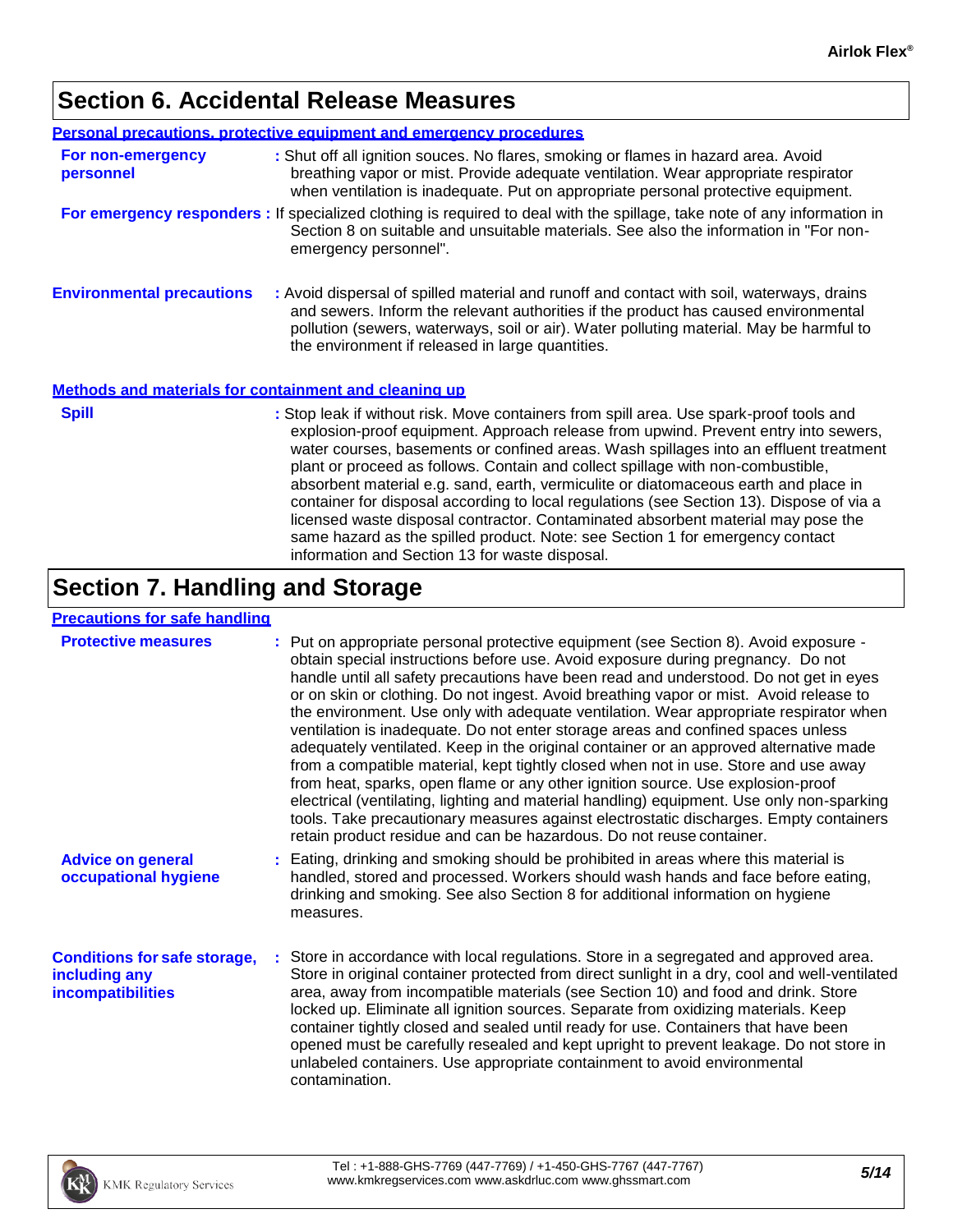# **Section 8. Exposure Controls/Personal Protection**

#### **Control parameters**

**Occupational exposure limits**

| <b>Ingredient name</b> | <b>Exposure limits</b>                              |
|------------------------|-----------------------------------------------------|
| Xylene                 | ACGIH TLV (United States, 4/2014).                  |
|                        | STEL: 651 mg/m <sup>3</sup> 15 minutes.             |
|                        | STEL: 150 ppm 15 minutes.                           |
|                        | TWA: $434 \text{ ma/m}^3$ 8 hours.                  |
|                        | TWA: 100 ppm 8 hours.                               |
|                        | OSHA PEL (United States, 2/2013).                   |
|                        | TWA: 100 ppm 8 hours.                               |
|                        | TWA: $435 \text{ mg/m}^3$ 8 hours.                  |
| Ethylbenzene           | ACGIH TLV (United States, 4/2014).                  |
|                        | TWA: 20 ppm 8 hours.                                |
|                        | NIOSH REL (United States, 10/2013).                 |
|                        | STEL: 545 mg/m <sup>3</sup> 15 minutes.             |
|                        | STEL: 125 ppm 15 minutes.                           |
|                        | TWA: 435 mg/m <sup>3</sup> 10 hours.                |
|                        | TWA: 100 ppm 10 hours.                              |
|                        | OSHA PEL (United States, 2/2013).                   |
|                        | TWA: $435 \text{ mg/m}^3$ 8 hours.                  |
|                        | TWA: 100 ppm 8 hours.                               |
| Titanium dioxide       | OSHA PEL (United States, 2/2013).                   |
|                        | TWA: 15 mg/m <sup>3</sup> 8 hours. Form: Total dust |
|                        | ACGIH TLV (United States, 4/2014).                  |
|                        | TWA: 10 mg/m <sup>3</sup> 8 hours.                  |
| Toluene                | NIOSH REL (United States, 10/2013).                 |
|                        | STEL: 560 mg/m <sup>3</sup> 15 minutes.             |
|                        | STEL: 150 ppm 15 minutes.                           |
|                        | TWA: 375 mg/m <sup>3</sup> 10 hours.                |
|                        | TWA: 100 ppm 10 hours.                              |
|                        | OSHA PEL Z2 (United States, 2/2013).                |
|                        | AMP: 500 ppm 10 minutes.                            |
|                        | CEIL: 300 ppm                                       |
|                        | TWA: 200 ppm 8 hours.                               |
|                        | ACGIH TLV (United States, 4/2014).                  |
|                        | TWA: 20 ppm 8 hours.                                |

| <b>Appropriate engineering</b><br><b>controls</b> | : Use only with adequate ventilation. Use process enclosures, local exhaust ventilation or<br>other engineering controls to keep worker exposure to airborne contaminants below any<br>recommended or statutory limits. The engineering controls also need to keep gas,<br>vapor or dust concentrations below any lower explosive limits. Use explosion-proof<br>ventilation equipment.           |
|---------------------------------------------------|---------------------------------------------------------------------------------------------------------------------------------------------------------------------------------------------------------------------------------------------------------------------------------------------------------------------------------------------------------------------------------------------------|
| <b>Environmental exposure</b><br><b>controls</b>  | : Emissions from ventilation or work process equipment should be checked to ensure<br>they comply with the requirements of environmental protection legislation.                                                                                                                                                                                                                                  |
| <b>Individual protection measures</b>             |                                                                                                                                                                                                                                                                                                                                                                                                   |
| <b>Hygiene measures</b>                           | : Wash hands, forearms and face thoroughly after handling chemical products, before<br>eating, smoking and using the lavatory and at the end of the working period.<br>Appropriate techniques should be used to remove potentially contaminated clothing.<br>Wash contaminated clothing before reusing. Ensure that eyewash stations and safety<br>showers are close to the workstation location. |
| <b>Eye/face protection</b>                        | : Safety eyewear complying with an approved standard should be used when a risk<br>assessment indicates this is necessary to avoid exposure to liquid splashes, mists,<br>gases or dusts. If contact is possible, the following protection should be worn, unless<br>the assessment indicates a higher degree of protection: chemical splash goggles.                                             |
| <b>Skin protection</b>                            |                                                                                                                                                                                                                                                                                                                                                                                                   |
| <b>Hand protection</b>                            | : Chemical-resistant, impervious gloves complying with an approved standard should be<br>worn at all times when handling chemical products if a risk assessment indicates this is<br>necessary.                                                                                                                                                                                                   |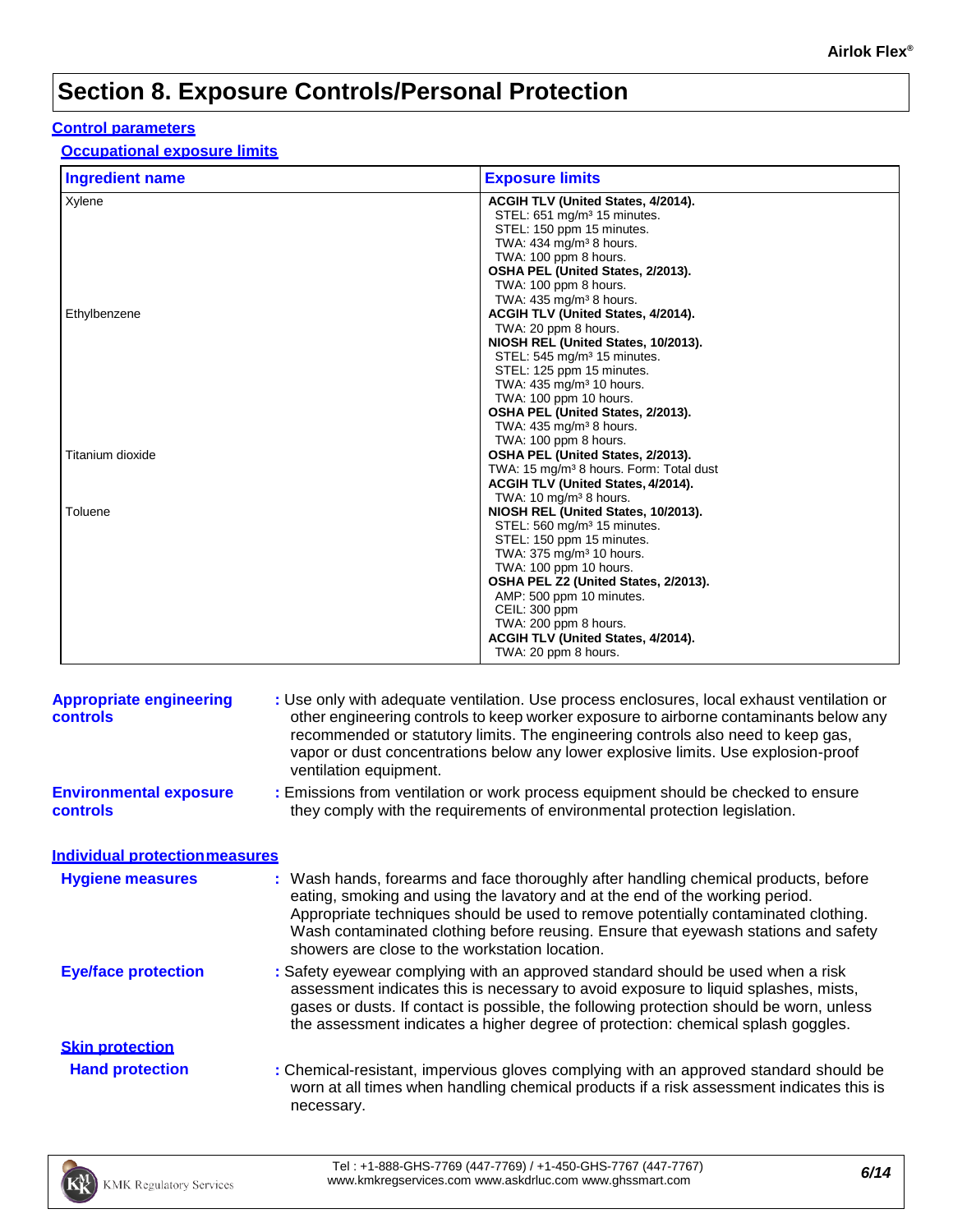### **Section 8. Exposure controls/personal protection**

| <b>Body protection</b>        | : Personal protective equipment for the body should be selected based on the task being<br>performed and the risks involved and should be approved by a specialist before<br>handling this product. When there is a risk of ignition from static electricity, wear anti-<br>static protective clothing. For the greatest protection from static discharges, clothing<br>should include anti-static overalls, boots and gloves. |  |  |
|-------------------------------|--------------------------------------------------------------------------------------------------------------------------------------------------------------------------------------------------------------------------------------------------------------------------------------------------------------------------------------------------------------------------------------------------------------------------------|--|--|
| <b>Other skin protection</b>  | : Appropriate footwear and any additional skin protection measures should be selected<br>based on the task being performed and the risks involved and should be approved by a<br>specialist before handling this product.                                                                                                                                                                                                      |  |  |
| <b>Respiratory protection</b> | : Use a properly fitted, air-purifying or supplied air respirator complying with an approved<br>standard if a risk assessment indicates this is necessary. Respirator selection must be<br>based on known or anticipated exposure levels, the hazards of the product and the safe<br>working limits of the selected respirator.                                                                                                |  |  |

# **Section 9. Physical and Chemical Properties**

| <b>Appearance</b>                                 |                                                                            |
|---------------------------------------------------|----------------------------------------------------------------------------|
| <b>Physical state</b>                             | : Liquid. [Paint like product.]                                            |
| <b>Color</b>                                      | : Gray or beige.                                                           |
| Odor                                              | : Aliphatic/ Aromatic.                                                     |
| <b>Odor threshold</b>                             | : Not available.                                                           |
| pH                                                | : 7                                                                        |
| <b>Melting point</b>                              | : Not available.                                                           |
| <b>Boiling point</b>                              | : $135^{\circ}C(275^{\circ}F)$                                             |
| <b>Flash point</b>                                | : Closed cup: 27°C (80.6°F) [Pensky-Martens.]                              |
| <b>Evaporation rate</b>                           | : Not available.                                                           |
| <b>Flammability (solid, gas)</b>                  | : Not available.                                                           |
| Lower and upper explosive<br>(flammable) limits   | $:$ Lower: $1\%$<br>Upper: 7%                                              |
| <b>Vapor pressure</b>                             | : Not available.                                                           |
| <b>Vapor density</b>                              | : Not available.                                                           |
| <b>Relative density</b>                           | : 0.972                                                                    |
| <b>Solubility</b>                                 | : Insoluble in water.                                                      |
| <b>Partition coefficient: n-</b><br>octanol/water | : Not available.                                                           |
| <b>Auto-ignition temperature</b>                  | : Not available.                                                           |
| <b>Decomposition temperature</b>                  | : Not available.                                                           |
| <b>Viscosity</b>                                  | : Dynamic (room temperature): 2000 to 3200 mPa $\cdot$ s (2000 to 3200 cP) |
| <b>Volatility</b>                                 | : Not available.                                                           |
| VOC (w/w)                                         | : $525 g/L$                                                                |

# **Section 10. Stability and Reactivity**

| <b>Reactivity</b>                                   | : No specific test data related to reactivity available for this product or its ingredients. |
|-----------------------------------------------------|----------------------------------------------------------------------------------------------|
| <b>Chemical stability</b>                           | : The product is stable.                                                                     |
| <b>Possibility of hazardous</b><br><b>reactions</b> | : Under normal conditions of storage and use, hazardous reactions will not occur.            |

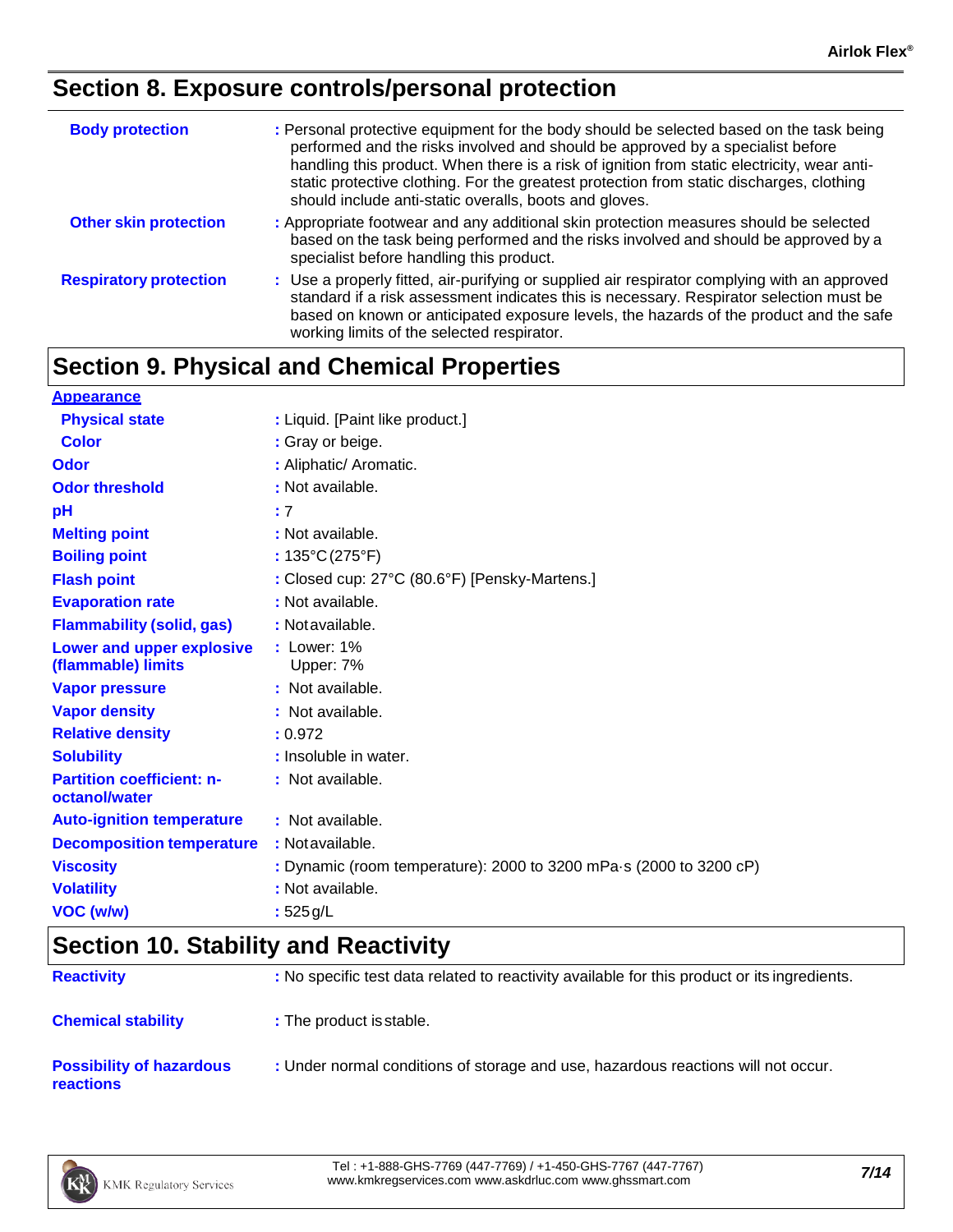### **Section 10. Stability and Reactivity**

| <b>Conditions to avoid</b>                 | : Avoid all possible sources of ignition (spark or flame). Do not pressurize, cut, weld,<br>braze, solder, drill, grind or expose containers to heat or sources of ignition. |
|--------------------------------------------|------------------------------------------------------------------------------------------------------------------------------------------------------------------------------|
| <b>Incompatible materials</b>              | : Reactive or incompatible with the following materials: oxidizing materials.                                                                                                |
| <b>Hazardous decomposition</b><br>products | : Under normal conditions of storage and use, hazardous decomposition products should<br>not be produced.                                                                    |

### **Section 11. Toxicological Information**

#### **Information on toxicological effects**

#### **Acute toxicity**

| <b>Product/ingredient name</b>   | <b>Result</b>         | <b>Species</b> | <b>Dose</b>        | <b>Exposure</b> |
|----------------------------------|-----------------------|----------------|--------------------|-----------------|
| Xvlene                           | LC50 Inhalation Gas.  | Rat            | 5000 ppm           | l 4 hours       |
|                                  | LD50 Oral             | Rat            | 4300 mg/kg         |                 |
| Ethylbenzene                     | LD50 Dermal           | Rabbit         | >5000 mg/kg        |                 |
|                                  | LD50 Oral             | Rat            | 3500 mg/kg         |                 |
| Light aromatic petroleum naphtha | LD50 Oral             | Rat            | 8400 mg/kg         |                 |
| Toluene                          | LC50 Inhalation Vapor | Rat            | $49 \text{ q/m}^3$ | 4 hours         |
|                                  | LD50 Oral             | Rat            | $636$ mg/kg        |                 |

#### **Irritation/Corrosion**

| <b>Product/ingredient name</b>   | <b>Result</b>            | <b>Species</b> | <b>Score</b> | <b>Exposure</b>                 | <b>Observation</b> |
|----------------------------------|--------------------------|----------------|--------------|---------------------------------|--------------------|
| Xylene                           | Eyes - Mild irritant     | Rabbit         |              | 87 mg                           |                    |
|                                  | Eyes - Severe irritant   | Rabbit         |              | 24 hours 5 mg                   |                    |
|                                  | Skin - Mild irritant     | Rat            |              | 8 hours 60 µL                   |                    |
|                                  | Skin - Moderate irritant | Rabbit         |              | 24 hours 500 mg                 |                    |
|                                  | Skin - Moderate irritant | Rabbit         |              | 100%                            |                    |
| Ethylbenzene                     | Eyes - Severe irritant   | Rabbit         |              | 500 mg                          |                    |
|                                  | Skin - Mild irritant     | Rabbit         |              | 24 hours 15 mg                  |                    |
| Titanium dioxide                 | Skin - Mild irritant     | Human          |              | 72 hours 300 µg<br>Intermittent |                    |
| Light aromatic petroleum naphtha | Eyes - Mild irritant     | Rabbit         |              | 24 hours 100 µL                 |                    |
| Toluene                          | Eyes - Mild irritant     | Rabbit         |              | 0.5 minutes 100 mg              |                    |
|                                  | Skin - Moderate irritant | Rabbit         |              | 24 hours 20 mg                  |                    |
|                                  | Eyes - Mild irritant     | Rabbit         |              | 870 µg                          |                    |
|                                  | Eyes - Severe irritant   | Rabbit         |              | 24 hours 2 mg                   |                    |
|                                  | Skin - Mild irritant     | Pig            |              | 24 hours 250 µL                 |                    |
|                                  | Skin - Mild irritant     | Rabbit         |              | 435 mg                          |                    |
|                                  | Skin - Moderate irritant | Rabbit         |              | 500 mg                          |                    |

#### **Sensitization**

There is no data available.

#### **Carcinogenicity**

#### **Classification**

| <b>Product/ingredient name</b> | <b>OSHA IARC NTP</b> | <b>ACGIH EPA</b> | <b>NIOSH</b> |
|--------------------------------|----------------------|------------------|--------------|
| Xvlene                         |                      | A4               |              |
| Ethylbenzene                   | 2B                   | A <sub>3</sub>   | None.        |
| Wollastonite                   |                      |                  |              |
| Titanium dioxide               | 2B                   | A4               |              |

#### **Specific target organ toxicity (single exposure)**

| <b>Name</b> | <b>Category</b> | ∣ Route of<br><b>exposure</b> | <b>Target organs</b> |
|-------------|-----------------|-------------------------------|----------------------|
| Toluene     | Category 3      | Not applicable.               | Narcotic effects     |

**Specific target organ toxicity (repeated exposure)**

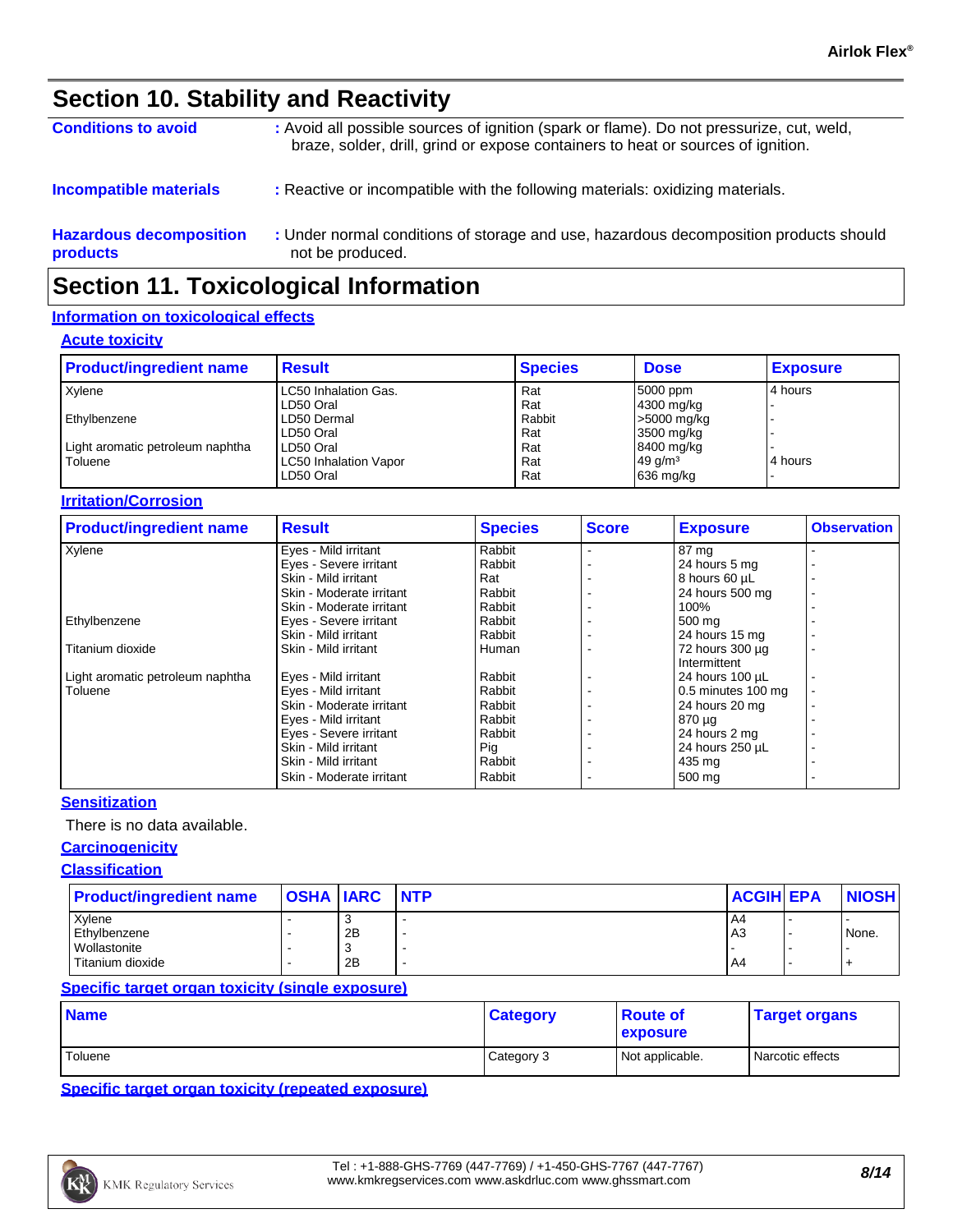# **Section 11. Toxicological Information**

| <b>Name</b>                                            |                                                                                                                                                      | <b>Category</b> | <b>Route of</b><br>exposure                                             | <b>Target organs</b> |
|--------------------------------------------------------|------------------------------------------------------------------------------------------------------------------------------------------------------|-----------------|-------------------------------------------------------------------------|----------------------|
| Toluene                                                |                                                                                                                                                      | Category 2      | Not determined                                                          | Not determined       |
| <b>Aspiration hazard</b>                               |                                                                                                                                                      |                 |                                                                         |                      |
| <b>Name</b>                                            |                                                                                                                                                      |                 | <b>Result</b>                                                           |                      |
| Light aromatic petroleum naphtha<br>Toluene            |                                                                                                                                                      |                 | ASPIRATION HAZARD - Category 1<br><b>ASPIRATION HAZARD - Category 1</b> |                      |
| <b>Information on the likely</b><br>routes of exposure | : Dermal contact. Eye contact. Inhalation. Ingestion.                                                                                                |                 |                                                                         |                      |
| <b>Potential acute health effects</b>                  |                                                                                                                                                      |                 |                                                                         |                      |
| <b>Eye contact</b>                                     | : Causes serious eye irritation.                                                                                                                     |                 |                                                                         |                      |
| <b>Inhalation</b>                                      | : Harmful if inhaled.                                                                                                                                |                 |                                                                         |                      |
| <b>Skin contact</b>                                    | : Causes skin irritation.                                                                                                                            |                 |                                                                         |                      |
| <b>Ingestion</b>                                       | : Irritating to mouth, throat and stomach.                                                                                                           |                 |                                                                         |                      |
|                                                        | Symptoms related to the physical, chemical and toxicological characteristics                                                                         |                 |                                                                         |                      |
| <b>Eye contact</b>                                     | : Adverse symptoms may include the following:<br>pain or irritation<br>watering<br>redness                                                           |                 |                                                                         |                      |
| <b>Inhalation</b>                                      | : Adverse symptoms may include the following:<br>reduced fetal weight<br>increase in fetal deaths<br>skeletal malformations                          |                 |                                                                         |                      |
| <b>Skin contact</b>                                    | : Adverse symptoms may include the following:<br>irritation<br>redness<br>reduced fetal weight<br>increase in fetal deaths<br>skeletal malformations |                 |                                                                         |                      |
| <b>Ingestion</b>                                       | : Adverse symptoms may include the following:<br>reduced fetal weight<br>increase in fetal deaths<br>skeletal malformations                          |                 |                                                                         |                      |
|                                                        | Delayed and immediate effects and also chronic effects from short and long term exposure                                                             |                 |                                                                         |                      |
| <b>Short term exposure</b>                             |                                                                                                                                                      |                 |                                                                         |                      |
| <b>Potential immediate</b><br>effects                  | : No known significant effects or critical hazards.                                                                                                  |                 |                                                                         |                      |
| <b>Potential delayed effects</b>                       | : No known significant effects or critical hazards.                                                                                                  |                 |                                                                         |                      |
| Long term exposure                                     |                                                                                                                                                      |                 |                                                                         |                      |
| <b>Potential immediate</b><br>effects                  | : No known significant effects or critical hazards.                                                                                                  |                 |                                                                         |                      |
| <b>Potential delayed effects</b>                       | : No known significant effects or critical hazards.                                                                                                  |                 |                                                                         |                      |
| <b>Potential chronic health effects</b>                |                                                                                                                                                      |                 |                                                                         |                      |
| <b>General</b>                                         | : No known significant effects or critical hazards.                                                                                                  |                 |                                                                         |                      |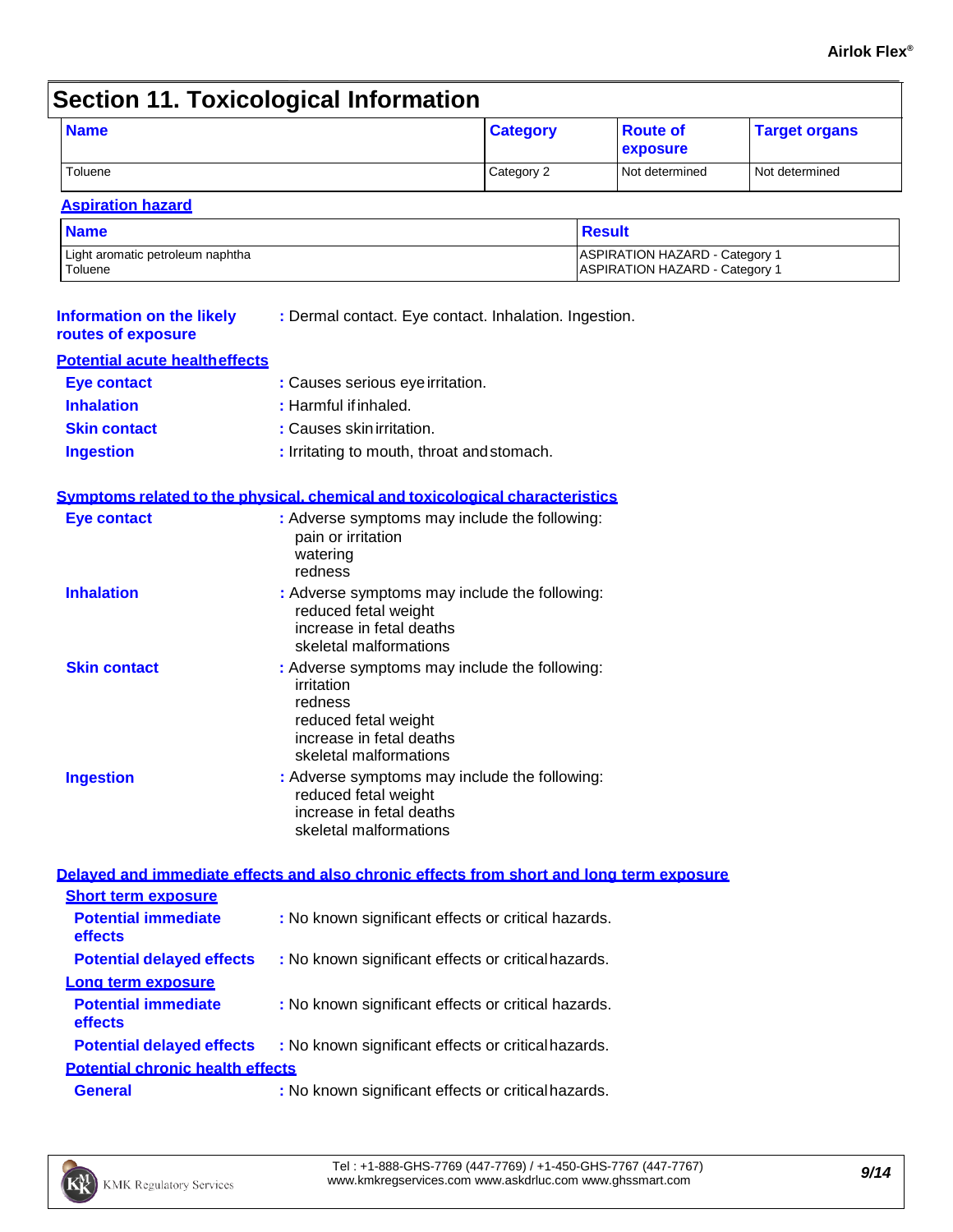## **Section 11. Toxicological information**

| <b>Carcinogenicity</b>       | : Suspected of causing cancer. Risk of cancer depends on duration and level of<br>exposure. |
|------------------------------|---------------------------------------------------------------------------------------------|
| <b>Mutagenicity</b>          | : No known significant effects or critical hazards.                                         |
| <b>Teratogenicity</b>        | : Suspected of damaging the unborn child.                                                   |
| <b>Developmental effects</b> | : No known significant effects or critical hazards.                                         |
| <b>Fertility effects</b>     | : No known significant effects or critical hazards.                                         |

#### **Numerical measures of toxicity**

#### **Acute toxicity estimates**

| <b>Route</b>        | <b>ATE value</b> |
|---------------------|------------------|
| Oral                | 8056.1 mg/kg     |
| Dermal              | 2820.4 mg/kg     |
| Inhalation (gases)  | 12820.1 ppm      |
| Inhalation (vapors) | 78.35 mg/L       |

# **Section 12. Ecological Information**

#### **Toxicity**

| <b>Product/ingredient name</b> | <b>Result</b>                                                              | <b>Species</b>                                                         | <b>Exposure</b>     |
|--------------------------------|----------------------------------------------------------------------------|------------------------------------------------------------------------|---------------------|
| Xylene                         | Acute IC50 10 mg/L                                                         | Algae                                                                  | 72 hours            |
|                                | Acute LC50 8500 µg/L Marine water                                          | Crustaceans - Palaemonetes pugio                                       | 48 hours            |
|                                | Acute LC50 13400 µg/L Fresh water                                          | Fish - Pimephales promelas                                             | 96 hours            |
| Ethylbenzene                   | Acute EC50 4600 µg/L Fresh water                                           | Algae - Pseudokirchneriella subcapitata                                | 72 hours            |
|                                | Acute EC50 3600 µg/L Fresh water                                           | Algae - Pseudokirchneriella subcapitata                                | 96 hours            |
|                                | Acute EC50 2970 µg/L Fresh water                                           | Daphnia - Daphnia magna - Neonate                                      | 48 hours            |
|                                | Acute LC50 5200 µg/L Marine water                                          | Crustaceans - Americamysis bahia                                       | 48 hours            |
|                                | Acute LC50 4200 µg/L Fresh water                                           | Fish - Oncorhynchus mykiss                                             | 96 hours            |
|                                | Chronic NOEC 1000 µg/L Fresh water                                         | Algae - Pseudokirchneriella subcapitata                                | 96 hours            |
| Titanium dioxide               | Acute EC50 5.83 mg/L Fresh water                                           | Algae - Pseudokirchneriella subcapitata -<br>Exponential growth phase  | 72 hours            |
|                                | Acute LC50 3 mg/L Fresh water                                              | Crustaceans - Ceriodaphnia dubia -<br>Neonate                          | 48 hours            |
|                                | Acute LC50 5.5 ppm Fresh water                                             | Daphnia - Daphnia magna - Juvenile<br>(Fledgling, Hatchling, Weanling) | 48 hours            |
|                                | Acute LC50 1000 mg/L Fresh water                                           | Fish - Pimephales promelas                                             | 96 hours            |
|                                | Chronic NOEC 0.984 mg/L Fresh water                                        | Algae - Pseudokirchneriella subcapitata -<br>Exponential growth phase  | 72 hours            |
| Toluene                        | Acute EC50 433 ppm Marine water                                            | Algae - Skeletonema costatum                                           | 96 hours            |
|                                | Acute EC50 12500 µg/L Fresh water                                          | Algae - Pseudokirchneriella subcapitata                                | 72 hours            |
|                                | Acute EC50 11600 µg/L Fresh water                                          | Crustaceans - Gammarus<br>pseudolimnaeus - Adult                       | 48 hours            |
|                                | Acute EC50 6000 µg/L Fresh water                                           | Daphnia - Daphnia magna - Juvenile<br>(Fledgling, Hatchling, Weanling) | 48 hours            |
|                                | Acute LC50 5500 µg/L Fresh water                                           | Fish - Oncorhynchus kisutch - Fry                                      | 96 hours            |
|                                | Chronic NOEC 500000 µg/L Fresh water<br>Chronic NOEC 1000 µg/L Fresh water | Algae - Pseudokirchneriella subcapitata<br>Daphnia - Daphnia magna     | 96 hours<br>21 days |

#### **Persistence and degradability**

There is no data available.

#### **Bioaccumulative potential**

| <b>Product/ingredient name</b> | $LogP_{ow}$ | <b>BCF</b>  | <b>Potential</b> |
|--------------------------------|-------------|-------------|------------------|
| Xylene                         | 3.12        | 8.1 to 25.9 | low              |
| Ethylbenzene                   | 3.6         |             | low              |
| Titanium dioxide               |             | 352         | low              |
| Toluene                        | 2.73        | 90          | low              |

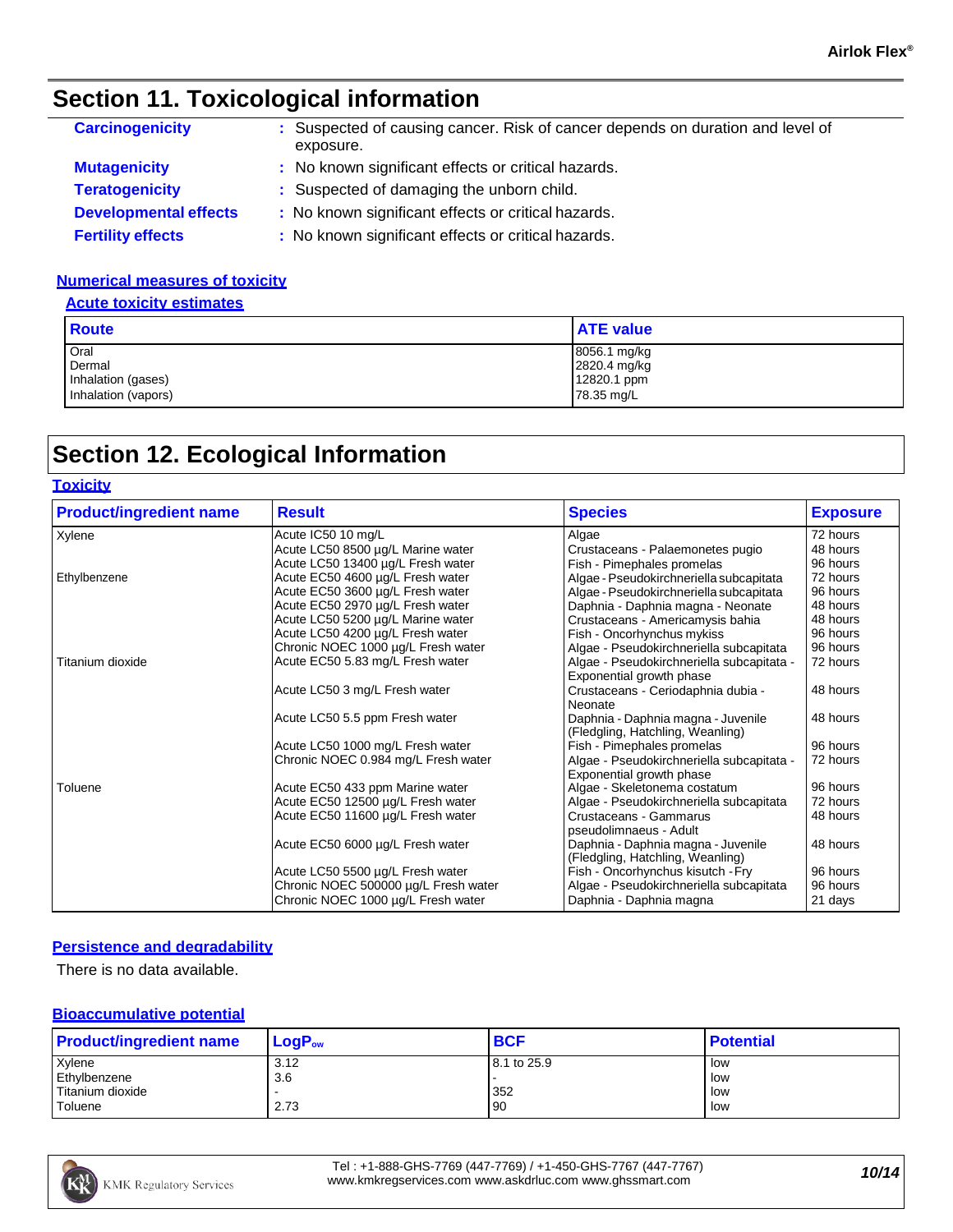### **Section 12. Ecological Information**

#### **Mobility in soil**

| <b>Soil/water partition</b> |  |
|-----------------------------|--|
| <b>coefficient (Koc)</b>    |  |

**:** There is no data available.

#### **Other adverse effects** : No known significant effects or critical hazards.

### **Section 13. Disposal Considerations**

| <b>Disposal methods</b> | : The generation of waste should be avoided or minimized wherever possible. Disposal<br>of this product, solutions and any by-products should comply with the requirements of<br>environmental protection and waste disposal legislation and any regional local authority<br>requirements. Dispose of surplus and non-recyclable products via a licensed waste<br>disposal contractor. Waste should not be disposed of untreated to the sewer unless<br>fully compliant with the requirements of all authorities with jurisdiction. Waste packaging<br>should be recycled. Incineration or landfill should only be considered when recycling is<br>not feasible. This material and its container must be disposed of in a safe way. Care<br>should be taken when handling empty containers that have not been cleaned or rinsed<br>out. Empty containers or liners may retain some product residues. Vapor from product<br>residues may create a highly flammable or explosive atmosphere inside the container.<br>Do not cut, weld or grind used containers unless they have been cleaned thoroughly<br>internally. Avoid dispersal of spilled material and runoff and contact with soil, waterways, |
|-------------------------|-------------------------------------------------------------------------------------------------------------------------------------------------------------------------------------------------------------------------------------------------------------------------------------------------------------------------------------------------------------------------------------------------------------------------------------------------------------------------------------------------------------------------------------------------------------------------------------------------------------------------------------------------------------------------------------------------------------------------------------------------------------------------------------------------------------------------------------------------------------------------------------------------------------------------------------------------------------------------------------------------------------------------------------------------------------------------------------------------------------------------------------------------------------------------------------------------------|
|                         | drains and sewers.                                                                                                                                                                                                                                                                                                                                                                                                                                                                                                                                                                                                                                                                                                                                                                                                                                                                                                                                                                                                                                                                                                                                                                                    |

#### **United States - RCRA Toxic hazardous waste "U" List**

| Ingredient | CAS#      | <b>Status</b> | <b>Reference</b><br>number |
|------------|-----------|---------------|----------------------------|
| Xylene     | 1330-20-7 | Listed        | U239                       |

# **Section 14. Transport Information**

|                                      | <b>DOT</b>                                                                                                                                                                                                                                     | <b>IMDG</b>                                       | <b>IATA</b>           |
|--------------------------------------|------------------------------------------------------------------------------------------------------------------------------------------------------------------------------------------------------------------------------------------------|---------------------------------------------------|-----------------------|
| <b>UN number</b>                     | <b>UN1866</b>                                                                                                                                                                                                                                  | <b>UN1866</b>                                     | <b>UN1866</b>         |
| <b>UN proper</b><br>shipping name    | RESIN SOLUTION RQ (Xylene,<br>Ethylbenzene)                                                                                                                                                                                                    | <b>RESIN SOLUTION</b>                             | <b>RESIN SOLUTION</b> |
| <b>Transport</b><br>hazard class(es) | 3<br><b>WMABLE L</b>                                                                                                                                                                                                                           | 3                                                 | 3                     |
| <b>Packing group</b>                 | $\mathbf{III}$                                                                                                                                                                                                                                 | III                                               | III                   |
| <b>Environmental</b><br>hazards      | No.                                                                                                                                                                                                                                            | No.                                               | No.                   |
| <b>Additional</b><br>information     | <b>Reportable quantity</b><br>200 lbs / 90.8 kg [24.678 gal / 93.416 L]<br>Package sizes shipped in quantities less<br>than the product reportable quantity are<br>not subject to the RQ (reportable quantity)<br>transportation requirements. | <b>Emergency schedules (EmS)</b><br>$F-E$ , $S-E$ |                       |

#### **DOT-RQ Details**

**:** Xylene 100 lbs / 45.4 kg [13.946 gal / 52.791 L] Ethylbenzene 1000 lbs / 454 kg [138.49 gal / 524.25 L]

Tel : +1-888-GHS-7769 (447-7769) / +1-450-GHS-7767 (447-7767) lel : +1-888-GHS-7769 (447-7769) / +1-450-GHS-7767 (447-7767)<br>[www.kmkregservices.com](http://www.kmkregservices.com/) [www.askdrluc.com](http://www.askdrluc.com/) [www.ghssmart.com](http://www.ghssmart.com/)

**AERG :** 127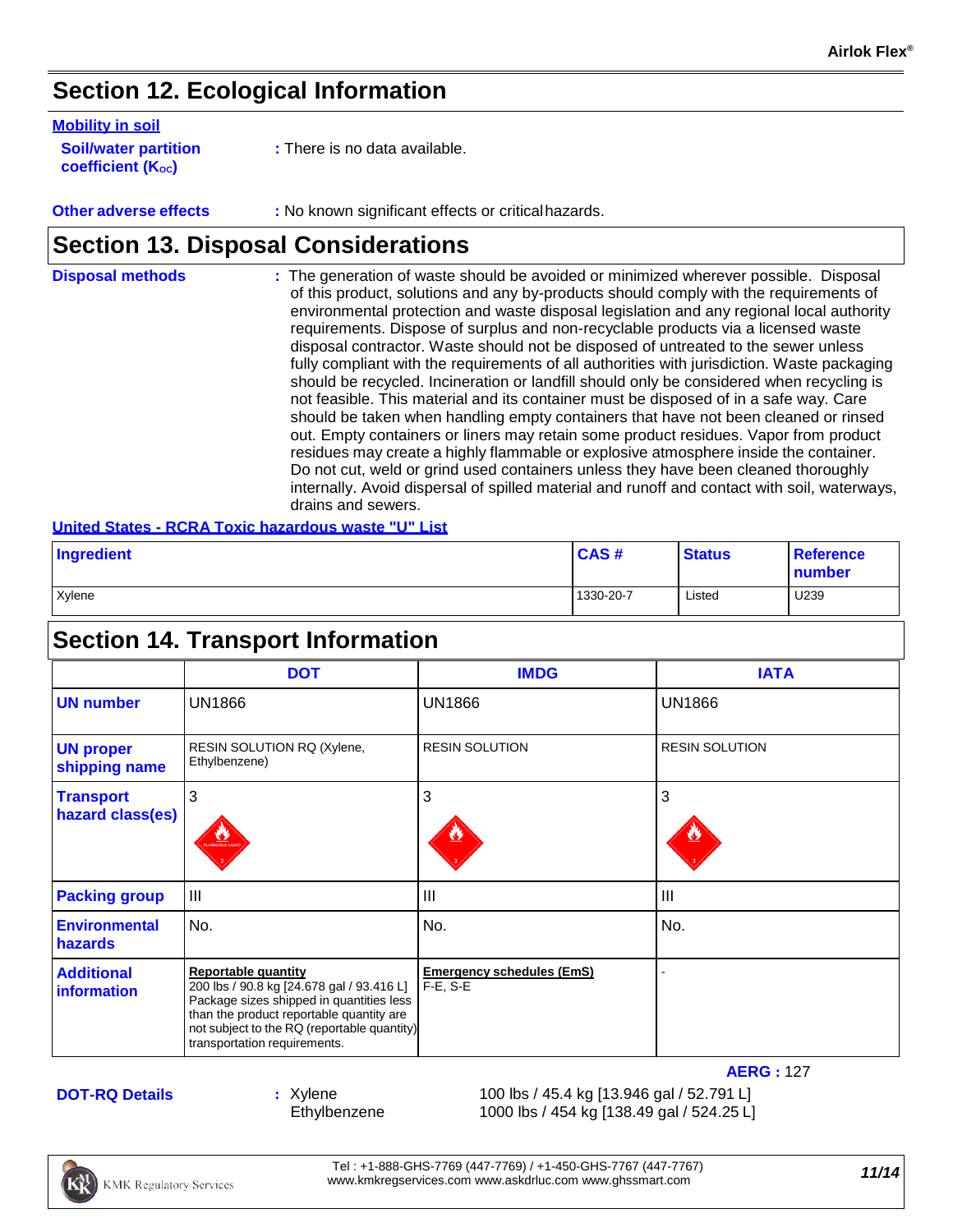### **Section 14. Transport Information**

| <b>Special precautions for user</b> | <b>Transport within user's premises:</b> always transport in closed containers that are |
|-------------------------------------|-----------------------------------------------------------------------------------------|
|                                     | upright and secure. Ensure that persons transporting the product know what to do in     |
|                                     | the event of an accident or spillage.                                                   |

| <b>Transport in bulk according</b> | : Not available. |
|------------------------------------|------------------|
| to Annex II of MARPOL              |                  |
| 73/78 and the IBC Code             |                  |

# **Section 15. Regulatory Information**

| <b>U.S. Federal regulations</b>                                                   | : TSCA 8(a) PAIR: 2-Methoxy-1-methylethyl acetate                                     |  |  |  |  |  |
|-----------------------------------------------------------------------------------|---------------------------------------------------------------------------------------|--|--|--|--|--|
|                                                                                   | TSCA 8(a) CDR Exempt/Partial exemption: Not determined                                |  |  |  |  |  |
|                                                                                   | United States inventory (TSCA 8b): Not determined.                                    |  |  |  |  |  |
|                                                                                   | Clean Water Act (CWA) 307: Ethylbenzene; Toluene; Benzene                             |  |  |  |  |  |
|                                                                                   | Clean Water Act (CWA) 311: Xylene; Ethylbenzene; Toluene; Benzene; Phosphoric<br>acid |  |  |  |  |  |
| <b>Clean Air Act Section 112</b><br>(b) Hazardous Air<br><b>Pollutants (HAPs)</b> | : Listed                                                                              |  |  |  |  |  |
| <b>Clean Air Act Section 602</b><br><b>Class I Substances</b>                     | : Not listed                                                                          |  |  |  |  |  |
| <b>Clean Air Act Section 602</b><br><b>Class II Substances</b>                    | : Not listed                                                                          |  |  |  |  |  |
| <b>DEA List I Chemicals</b><br><b>(Precursor Chemicals)</b>                       | : Not listed                                                                          |  |  |  |  |  |
| <b>DEA List I Chemicals</b><br>(Precursor Chemicals)                              | : Not listed                                                                          |  |  |  |  |  |
| <b>SARA 302/304</b>                                                               |                                                                                       |  |  |  |  |  |
| <b>Composition/information on ingredients</b>                                     |                                                                                       |  |  |  |  |  |
| No products were found.                                                           |                                                                                       |  |  |  |  |  |
| <b>SARA 304 RQ</b>                                                                | : Notapplicable.                                                                      |  |  |  |  |  |
| <b>SARA 311/312</b>                                                               |                                                                                       |  |  |  |  |  |
| <b>Classification</b>                                                             | : Firehazard<br>Immediate (acute) health hazard<br>Delayed (chronic) health hazard    |  |  |  |  |  |

#### **Composition/information on ingredients**

| <b>Name</b>                      | $\frac{9}{6}$ | <b>Fire</b><br>hazard | <b>Sudden</b><br>release of<br><b>pressure</b> | <b>Reactive</b> | Immediate<br>(acute)<br>health<br><b>hazard</b> | <b>Delayed</b><br>(chronic)<br>health<br>hazard |
|----------------------------------|---------------|-----------------------|------------------------------------------------|-----------------|-------------------------------------------------|-------------------------------------------------|
| Xylene                           | $30 - 60$     | Yes.                  | No.                                            | No.             | Yes.                                            | No.                                             |
| Ethylbenzene                     | $10 - 30$     | Yes.                  | No.                                            | No.             | Yes.                                            | Yes.                                            |
| Phosphoric acid polyester        | $5 - 10$      | No.                   | No.                                            | No.             | Yes.                                            | No.                                             |
| Styrene, oligomers               | $1 - 5$       | Yes.                  | No.                                            | No.             | Yes.                                            | No.                                             |
| Titanium dioxide                 | $1 - 5$       | No.                   | No.                                            | No.             | No.                                             | Yes.                                            |
| Light aromatic petroleum naphtha | $1 - 5$       | Yes.                  | No.                                            | No.             | No.                                             | No.                                             |
| Toluene                          | $0.1 - 1$     | Yes.                  | No.                                            | No.             | Yes.                                            | Yes.                                            |

#### **SARA 313**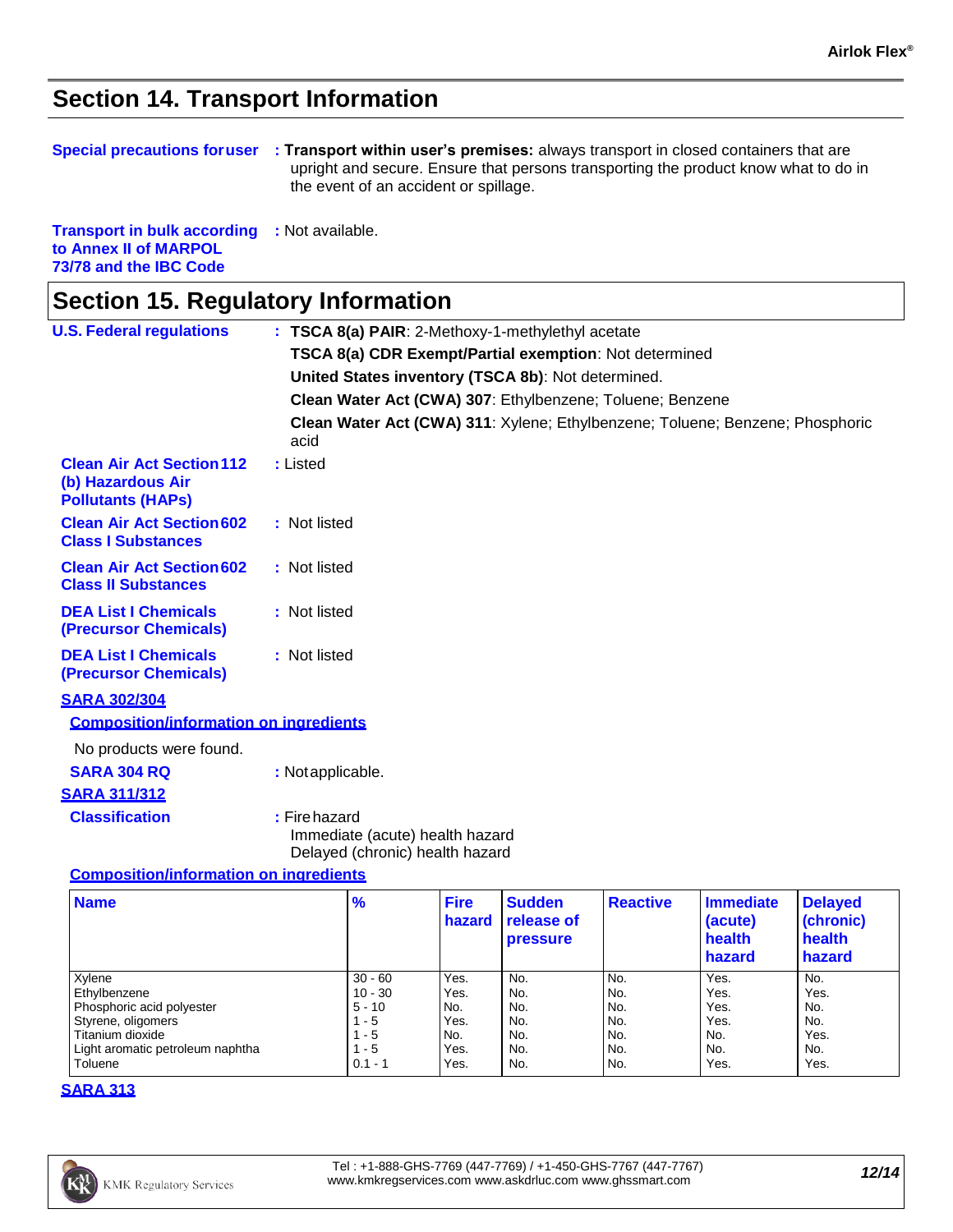### **Section 15. Regulatory Information**

|                              | <b>Product name</b> | <b>CAS number</b> | $\frac{9}{6}$ |
|------------------------------|---------------------|-------------------|---------------|
| <b>Form R - Reporting</b>    | Xvlene              | 1330-20-7         | $30 - 60$     |
| requirements                 | Ethylbenzene        | 100-41-4          | $10 - 30$     |
| <b>Supplier notification</b> | Xvlene              | 1330-20-7         | $30 - 60$     |
|                              | Ethylbenzene        | $100 - 41 - 4$    | $10 - 30$     |

SARA 313 notifications must not be detached from the SDS and any copying and redistribution of the SDS shall include copying and redistribution of the notice attached to copies of the SDS subsequently redistributed.

#### **State regulations**

- **Massachusetts :** The following components are listed: Xylene; Ethylbenzene; Titanium dioxide
- 

**New York :** The following components are listed: Xylene; Ethylbenzene

- 
- **New Jersey :** The following components are listed: Xylene; Ethylbenzene; Titanium dioxide
- 
- **Pennsylvania 1993 :** The following components are listed: Xylene; Ethylbenzene; Titanium dioxide

#### **California Prop. 65**

**WARNING:** This product contains a chemical known to the State of California to cause cancer and birth defects or other reproductive harm.

| <b>Ingredient name</b> | <b>Cancer</b> | <b>Reproductive</b> | <b>No significant risk</b><br>level                | <b>Maximum</b><br>acceptable dosage<br>level          |
|------------------------|---------------|---------------------|----------------------------------------------------|-------------------------------------------------------|
| Ethylbenzene           | Yes.          | No.                 | 41 µg/day (ingestion)<br>54 µg/day (inhalation)    | No.                                                   |
| Titanium dioxide       | Yes.          | No.                 | No.                                                | No.                                                   |
| Toluene                | No.           | Yes.                | No.                                                | 7000 µg/day (ingestion)<br>13000 µg/day (inhalation)  |
| Methanol               | No.           | Yes.                | No.                                                | 23000 µg/day (ingestion)<br>47000 µg/day (inhalation) |
| Carbon black           | Yes.          | No.                 | No.                                                | No.                                                   |
| Benzene                | Yes.          | Yes.                | $6.4$ µg/day (ingestion)<br>13 µg/day (inhalation) | 24 µg/day (ingestion)<br>49 µg/day (inhalation)       |

### **Section 16. Other Information**

#### **Hazardous Material Information System (U.S.A.)**

**Health :** 2 \* **Flammability :** 3 **Physical hazards :** 0

Caution: HMIS® ratings are based on a 0-4 rating scale, with 0 representing minimal hazards or risks, and 4 representing significant hazards or risks Although HMIS® ratings are not required on SDSs under 29 CFR 1910.1200, the preparer may choose to provide them. HMIS® ratings are to be used with a fully implemented HMIS® program. HMIS® is a registered mark of the National Paint & Coatings Association (NPCA). **HMIS® materials may be purchased exclusively from J. J. Keller (800) 327-6868.**

**The customer is responsible for determining the PPE code for this material.**

#### **National Fire Protection Association (U.S.A.)**

#### **Health :** 2 **Flammability :** 3 **Instability :** 0

**Reprinted with permission from NFPA 704-2001, Identification of the Hazards of Materials for Emergency Response Copyright ©1997,**  National Fire Protection Association, Quincy, MA 02269. This reprinted material is not the complete and official position of the National Fire **Protection Association, on the referenced subject which is represented only by the standard in its entirety.**

Copyright @2001, National Fire Protection Association, Quincy, MA 02269. This warning system is intended to be interpreted and applied only **by properly trained individuals to identify fire, health and reactivity hazards of chemicals. The user is referred to certain limited number of**  chemicals with recommended classifications in NFPA 49 and NFPA 325, which would be used as a guideline only. Whether the chemicals are classified by NFPA or not, anyone using the 704 systems to classify chemicals does so at their own risk.

#### **History**

| Date of issue mm/dd/yyyy: 09/17/2018<br>Date of previous issue | : 06/15/2015                  |
|----------------------------------------------------------------|-------------------------------|
| <b>Revisions</b>                                               | : Removed Proban <sup>®</sup> |
| <b>Version</b>                                                 | $\cdot$ 2                     |

Tel : +1-888-GHS-7769 (447-7769) / +1-450-GHS-7767 (447-7767) [www.kmkregservices.com](http://www.kmkregservices.com/) [www.askdrluc.com](http://www.askdrluc.com/) [www.ghssmart.com](http://www.ghssmart.com/) *13/14*